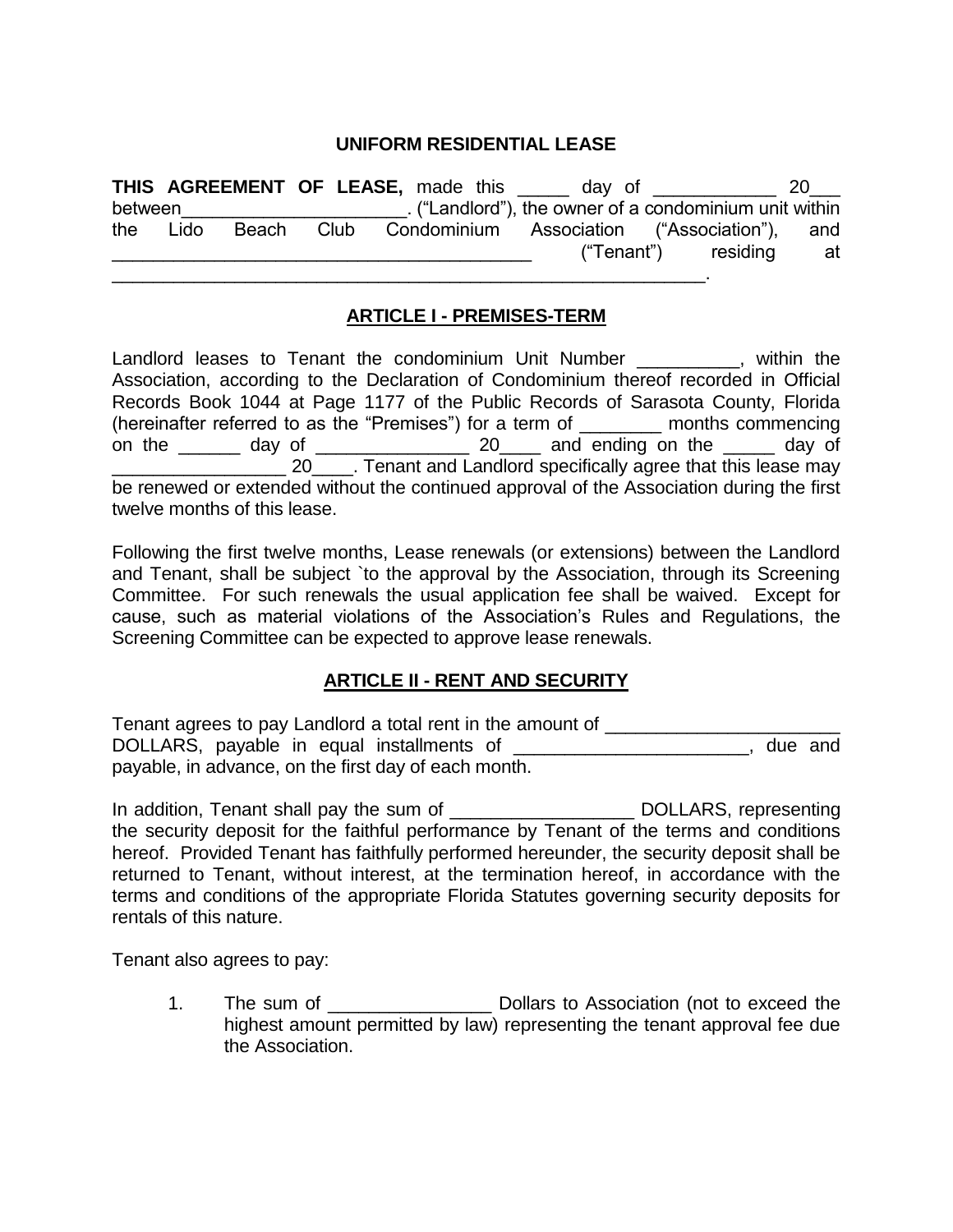- 2. Tenant agrees that Tenant is solely responsible for obtaining, maintaining and paying for contents coverage for any and all personal property of the Tenant in, on or about the Premises.
- 3. In the event any Sales Tax shall be due as a result of the within tenancy, Tenant agrees to forthwith upon demand remit the amount due at the then prevailing rate.

# **ARTICLE III - OCCUPANCY**

The Premises shall be occupied only by Tenant and Tenant's immediate family (i.e. tenant's children, spouse and spouse's children) for residential purposes only. The Premises may not be used for illegal, immoral, or improper purposes. Permanent occupancy of the unit is limited to those individuals that have been screened and approved by the Board of Directors of the Association.

#### **ARTICLE IV - ASSIGNMENT AND SUBLETTING**

Tenant shall not assign the Lease, or sublet the Premises or any part thereof, or permit the Premises or any part thereof to be used or occupied by anyone other than Tenant or members of Tenant's immediate family without the prior written consent of Landlord and the Association. The Association, acting through its Screening Committee, shall generally require an application and fee, authorization to obtain background information, a copy of the sublease and other such documents normally required in any initial lease.

#### **ARTICLE V - REPAIRS**

Tenant shall take good care of the Premises and Landlord's appliances and furnishings therein, and shall maintain them in good order and condition, ordinary wear and tear excepted. Landlord may repair, at the expense of Tenant, all damage or injury to the Premises resulting from the misuse or negligence of Tenant, a member of Tenant's family, or other person on the Premises with Tenant's consent. The cost of such repairs shall be paid by Tenant to Landlord as additional rent within five days of rendition of Landlord's bill concerning such costs. There shall be no allowance to Tenant and no liability on the part of Landlord by reason of inconvenience or annoyance arising from the making of any repairs, alterations, additions or improvements to the Premises or any portion of the building in which the Premises are located.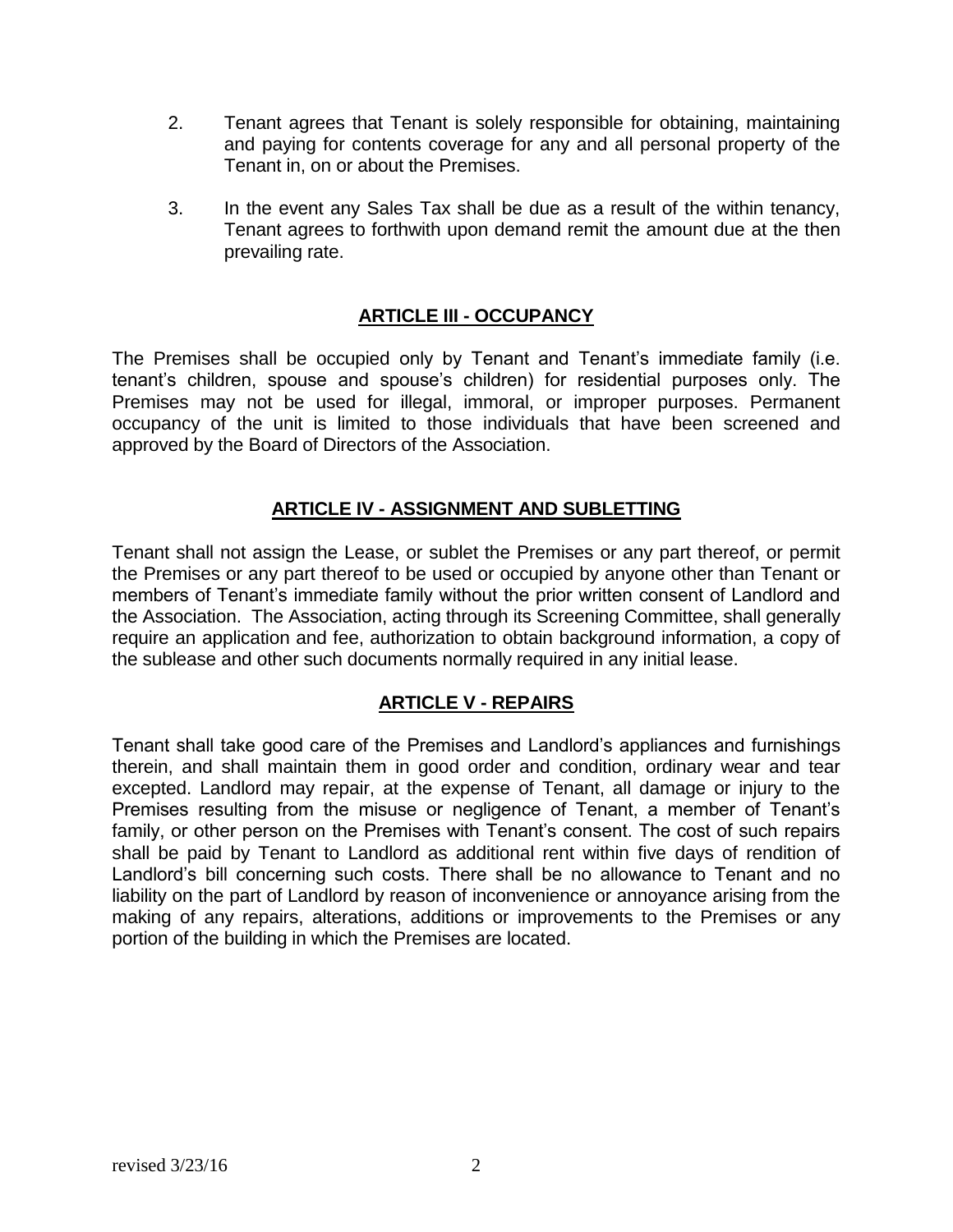#### **ARTICLE VI - UTILITIES**

Responsibility for the cost of utilities, such as telephone and electricity, are assigned between the Landlord and Tenant as follows (marked by an 'X' in the appropriate column):

| <b>Service</b>         | Landlord | <b>Tenant</b> |
|------------------------|----------|---------------|
| Electricity            |          |               |
| Telephone: Basic       |          |               |
| Tolls calls            |          |               |
| Cable TV: Basic        |          |               |
| Internet               |          |               |
| <b>Special Charges</b> |          |               |
| Other:                 |          |               |
| Other:                 |          |               |

All utilities (electric, telephone & cable) will remain in the name of the Owner. In some instances, as a convenience to the Owner, Tenant and Frontier, the Tenant's name may be added to the account for additional services, such as internet, for example. In any such instances, the Owner shall direct the process for arranging for additional services or adding names to vendor accounts.

#### **ARTICLE VII - OBLIGATIONS OF TENANT**

Tenant shall be responsible:

(1) For all conditions created or caused by the negligent or wrongful act or omission of Tenant, a member of his family, or other person on the Premises with Tenant's consent, to the extent not covered by Landlord's insurance.

Any occupant of the unit, including the Tenant, a member of his family or any other person on the Premises with Tenant's consent shall register with the LBC Manager prior to overnight stay. At the time of registration, the Tenant shall affirm that he has received a copy of the *Association Rules and Regulations*.

- (2) For insurance on Tenant's personal property.
- (3) Tenant, at all times during the tenancy, **SHALL**:
	- (i) Abide by all the terms and conditions of the Association's Declaration of Condominium, Articles, Bylaws and *Rules and Regulations* (as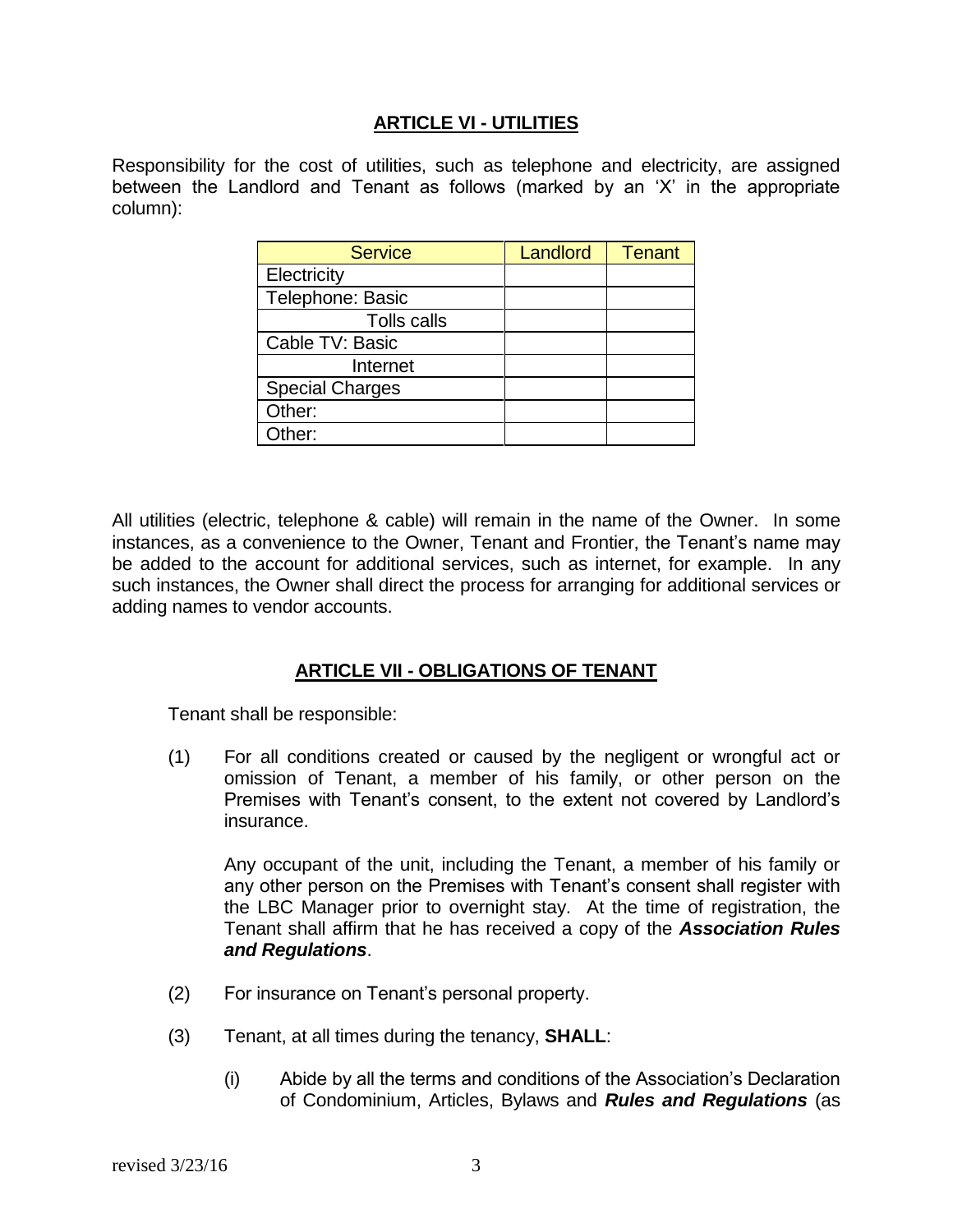more fully described hereinafter) as the same may be amended from time to time.

The Tenant may generally rely on the *Rules and Regulations* for guidance covering most activities of daily living. Questions regarding policies and practices may be directed to the LBC Manager for clarification.

- (ii) Keep the Premises clean and sanitary, remove all garbage in a clean and sanitary manner and keep all plumbing fixtures clean and sanitary and in repair.
- (iii) Use and operate in a reasonable manner all electrical, plumbing, sanitary, heating, cooking, ventilating, air-conditioning and other such facilities, appliances and equipment.
- (iv) Conduct himself or herself, and require persons on the Premises with Tenant's consent to conduct themselves in a manner that does not unreasonably disturb Tenant's neighbors or constitute a breach of the peace.
- (v) Comply with all present and future laws, orders and regulations of Federal, State, County and municipal authorities which affect the use or occupation of the Premises.
- (vi) Tenant agrees that during the last \_\_\_\_\_\_days of the term and upon twenty-four (24) hours prior notice, the Premises will be available to be shown to prospective tenants or purchasers.
- (4) Tenant, at all times during the tenancy, **SHALL NOT**:
	- (i) Destroy, deface, damage or remove any part of the Premises or property therein belonging to Landlord, or permit any person to do so.
	- (ii) Commit waste on the Premises, or maintain or permit to be maintained a nuisance thereon.
	- (iii) Park or store any vehicles in areas not authorized in writing by Landlord or Association for such use or for Tenant's use.
	- (iv) Make any changes, alterations or improvements of any kind in or to the Premises without Landlord's prior written consent. Prior to the expiration of the Lease, at Tenant's own cost and expense, remove any wall covering or any attachments Tenant may have installed;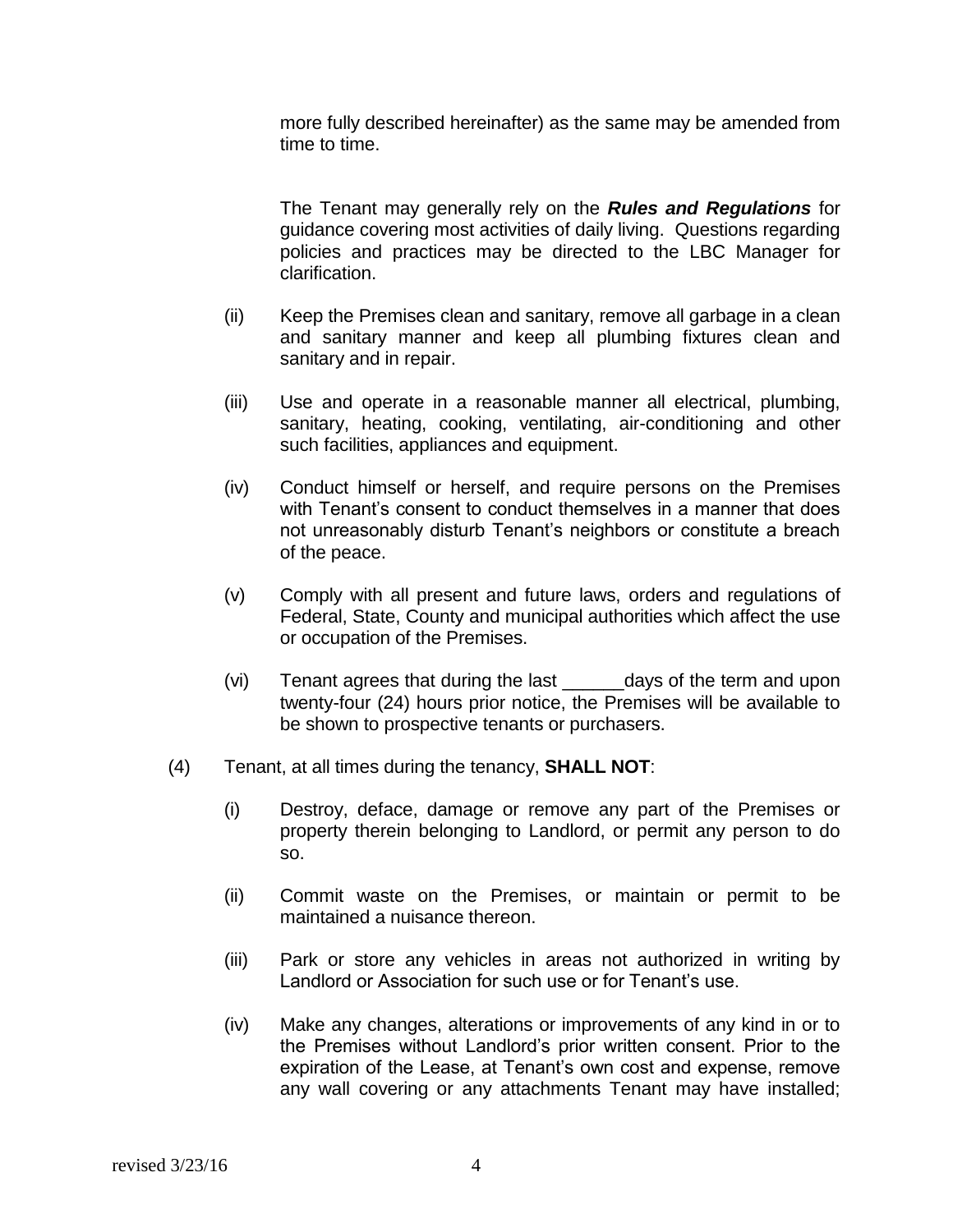and shall restore the wall to its condition prior to the installation of any attachments and shall restore all interior surfaces.

(v) Smoke any tobacco or other product on the Premises of the Lido Beach Club, including within the confines of the unit, the unit balcony or Lido Beach Club common areas.

# **ARTICLE VIII - DEFAULT**

(a) If Tenant fails to keep any of Tenant's agreements mentioned in the Lease, other than Tenant's agreement to pay rent, or if Tenant engages in objectionable conduct, or if the Premises are damaged because of negligence or misuse by Tenant, a member of his family or other person on the Premises with his consent, then, in any one or more of such events, Landlord may serve upon Tenant the seven day notice referred to in Section 83.56(2), Florida Statutes, and if such default of Tenant has not been cured and corrected or objectionable conduct stopped within said seven day period, then at the end of said seven days, Landlord may at its option, either (i) terminate the Lease by serving upon Tenant a three day notice of Landlord's election to do so, and upon the expiration of said three days the Lease shall terminate and Landlord shall retake possession of the Premises for his own account, or (ii) retake possession of the Premises for the account of Tenant, who shall remain liable to Landlord, and in either event Tenant shall give up the Premises to Landlord.

(b) If Tenant shall make default in the payment of the rent, and such default shall continue three days after the giving of the written three day notice referred to in Section 83.56 (3), Florida Statutes, Landlord may at Landlord's option, either (i) terminate the Lease and retake possession of the Premises for his own account, or (ii) retake possession of the Premises for the account of Tenant, who shall remain liable to Landlord; and in either event Tenant shall give up the Premises to Landlord.

In the event of any default described above, the Association, as agent for the Landlord, may bring an eviction proceeding against the Tenant to remove the Tenant from the Premises. If successful, the Association is entitled to an award of its reasonable attorney's fees and costs.

# **ARTICLE IX - DESTRUCTION OF PREMISES**

(a) If the Premises are damaged or destroyed so that the enjoyment of the Premises is substantially impaired, then the rent shall be proportionately paid up to the time of the casualty and thenceforth shall cease until the date when the Premises have been repaired or restored by Landlord, provided, however, that in the event of such substantial impairment, Landlord or Tenant shall have the right to terminate the term of the Lease by giving notice to the other of his exercise of such right at any time within thirty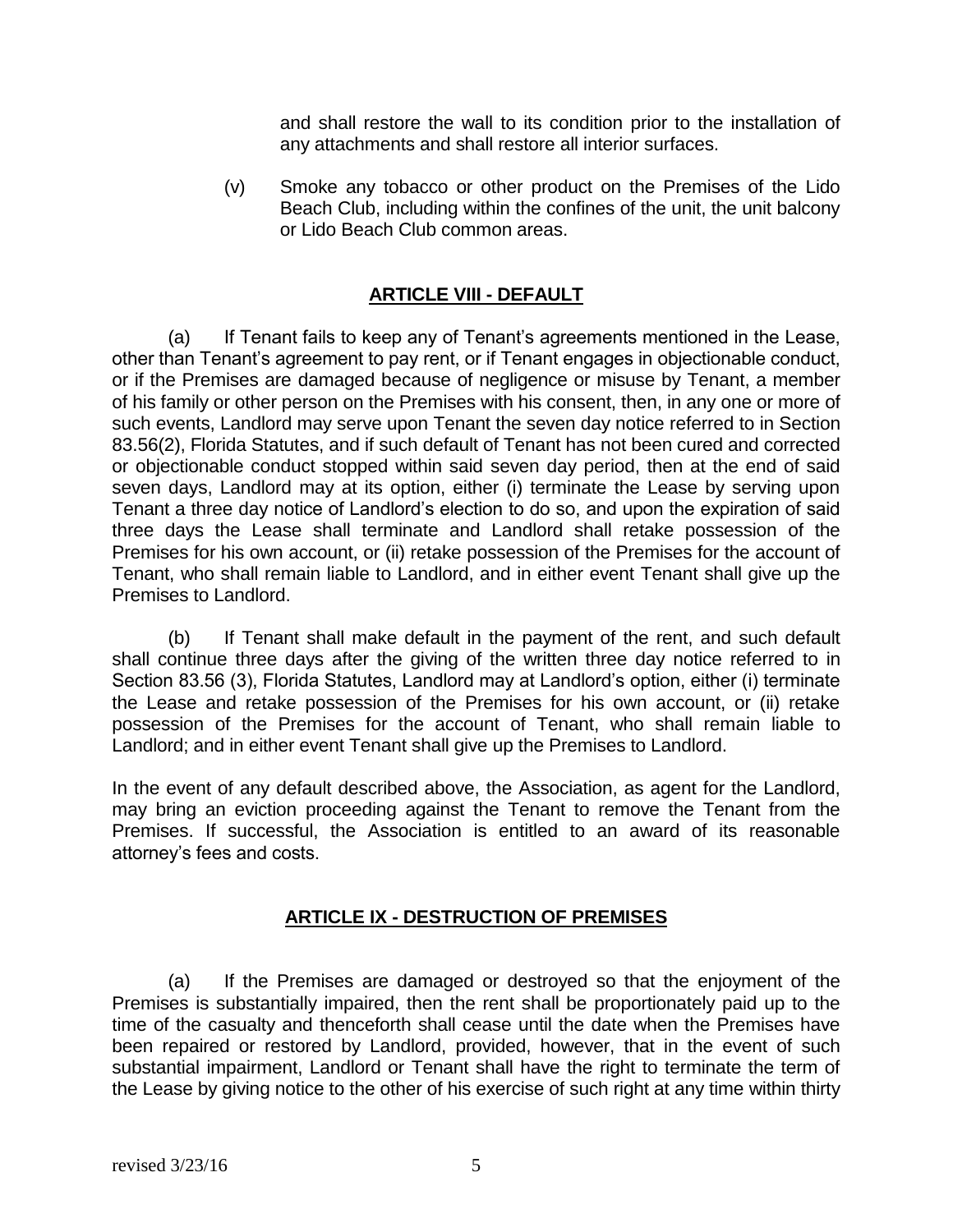days after the occurrence of such damage or destruction. If this notice is given, the term of the Lease shall terminate on the date specified in the notice (which shall be not more than fifteen days after the giving of such notice), as fully and completely as if such date were the date set forth in the Lease for the termination of the Lease. If Tenant exercises the option to terminate the Lease Tenant must immediately vacate the Premises. If neither Party has given the notice of termination as herein provided, Landlord shall proceed to repair the Premises, and the Lease shall not terminate.

(b) If the Premises shall be partially damaged or partially destroyed, without substantial impairment of Tenant's enjoyment of the Premises, the damages shall be repaired by and at the expense of Landlord and the rent until such repairs are made shall be apportioned according to the part of the Premises which is usable by Tenant. Landlord shall not be liable for any inconvenience or annoyance to Tenant resulting in any way from such damage or the repair thereof. If the Premises are partially damaged or partially destroyed as a result of the wrongful or negligent act of Tenant, a member of Tenant's family, or other person on the Premises with Tenant's consent, there shall be no apportionment or abatement of rent.

# **ARTICLE X - FEES AND EXPENSES**

If Tenant shall default in the performance of any provision of the Lease on Tenant's Part to be performed, or if Landlord is required to take any action to enforce the Lease or to defend the validity of or interpret the Lease, then Landlord shall be entitled to recover all costs and expenses incurred thereby, including court costs and reasonable attorneys' fees. Such fees and expenses shall be deemed to be additional rent hereunder and shall be paid by Tenant to Landlord within five (5) days of rendition of a bill to Tenant concerning such costs and expenses.

In the event of the employment of an attorney by Landlord/Association because of the violation of any term or provision of this lease by the Tenant, Tenant shall pay Landlord/Association's costs and reasonable attorney's fees, whether suit be brought or not, including appellate court costs and attorney's fees, if any.

# **ARTICLE XI - END OF TERM/ABANDONED PROPERTY**

At the end of the term, Tenant shall vacate and surrender the Premises to Landlord, broom clean, and in as good condition as they were at the beginning of the term, ordinary wear and tear and damage by any casualty and the elements excepted, and Tenant shall remove all of Tenant's property. All property, installations and additions required to be removed by Tenant at the end of the term which remain in the Premises after Tenant has vacated shall be considered abandoned by Tenant and, at the option of Landlord, may either be retained as Landlord's property or may be removed by Landlord at Tenant's expense.

# **ARTICLE XII - WAIVER OF TRIAL BY JURY**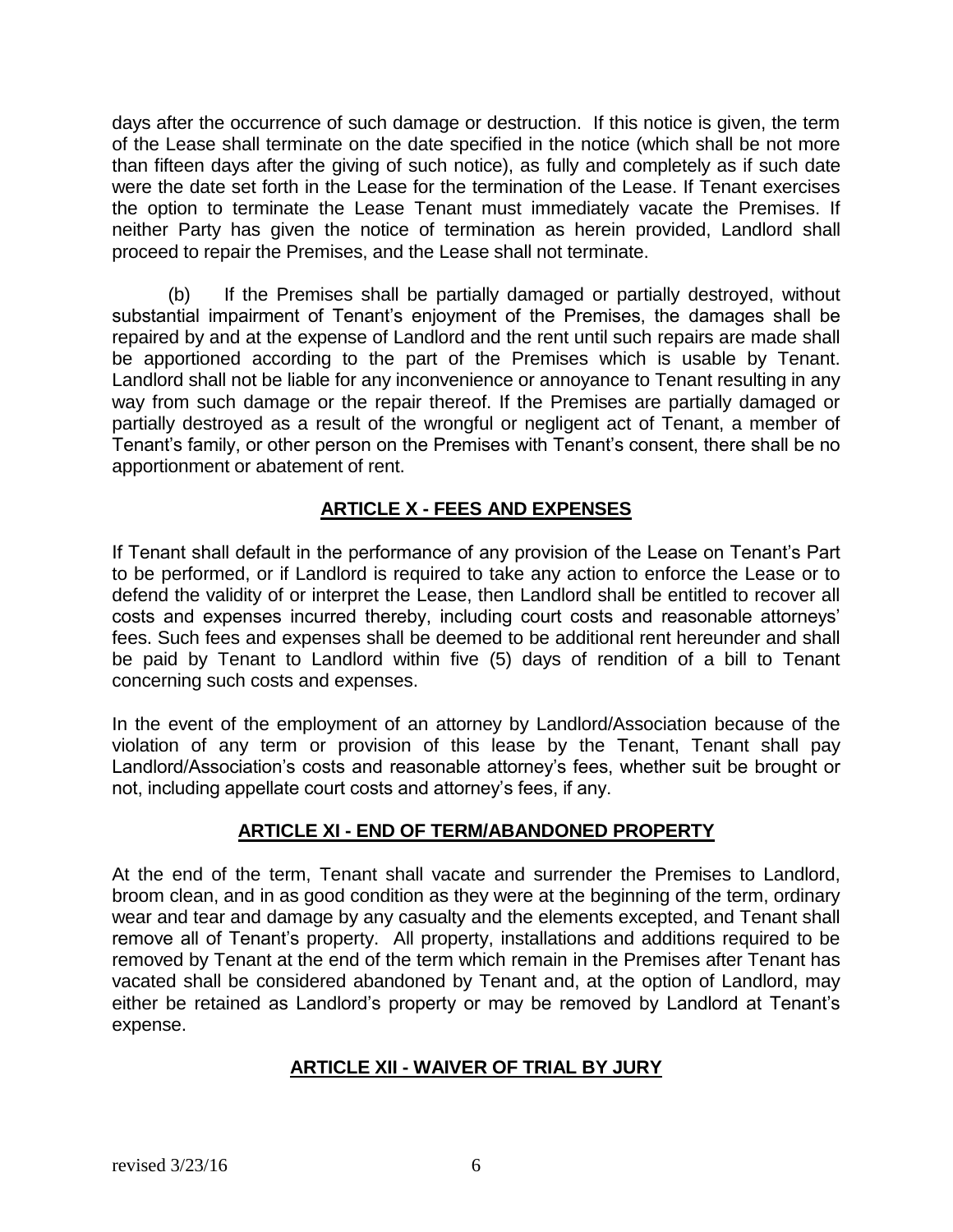Landlord and Tenant hereby waive trial by jury in any action, proceeding or counterclaim brought by either party against the other pertaining to any matters whatsoever arising out of or in any way connected with the Lease or Tenant's use and occupancy of the Premises, other than an action for personal injury.

# **ARTICLE XIII - QUIET ENJOYMENT**

Landlord agrees with Tenant that upon Tenant paying the rent and performing all of terms, covenants and conditions of the Lease on Tenant's part to be performed, Tenant may peaceably quietly enjoy the Premises.

#### **ARTICLE XIV - LANDLORD'S RIGHT OF INSPECTION / ASSOCIATION'S ACCESS TO UNIT**

Landlord and Tenant acknowledge and agree that the Association shall be entitled to access to the unit in accordance with Florida Statute, Section 718.111(5) and the condominium documents. For the purpose of allowing entry under this provision of this lease agreement, Tenant agrees to provide Landlord/Association with a key to the leased unit, and agrees to obtain the written consent of Landlord and the Association prior to placing additional or alternate locks on any door or window; if such consent is obtained, Tenant shall supply Landlord and the Association with a key to each additional or alternate lock.

The Landlord/Association shall have the right to inspect the unit to determine compliance with the Florida Statutes and/or the provisions of the Condominium Act. Otherwise, Landlord's right to enter shall be governed by the appropriate provisions of the Florida Statutes, it being specifically understood that hurricanes or severe weather warnings shall constitute an emergency under this section.

# **ARTICLE XV - HOLDING OVER - DOUBLE RENT**

If Tenant holds over and continues in possession of the Premises, or any part thereof, after the expiration of the Lease without Landlord's permission Landlord may recover double the amount of the rent due for each day Tenant holds over and refuses to surrender possession.

# **ARTICLE XVI - "AS IS"**

Tenant has inspected the Premises and is familiar and satisfied with its present condition. The taking of possession of the Premises by Tenant shall be conclusive evidence that the Premises were in good and satisfactory condition at the time such possession was taken. Landlord hereby discloses that the Premises was constructed during a time period when lead-based paint may have been used.

# **ARTICLE XVII - NO WAIVER OF LEASE TERMS**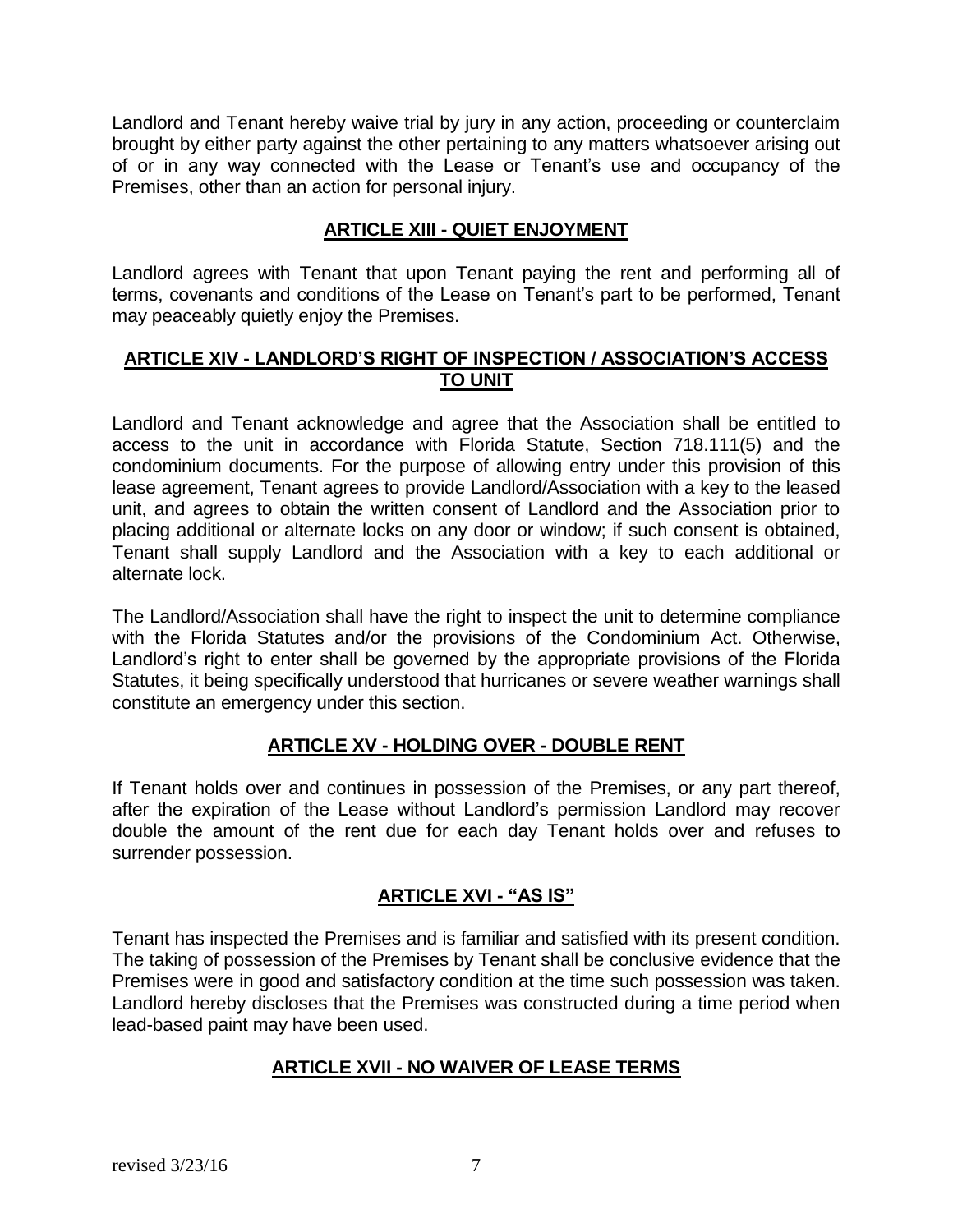The failure of Landlord or Tenant to take any action against the other for violation of any of the terms of the Lease shall not prevent a subsequent act of a similar nature from being a violation of the Lease. No act or agreement to accept surrender of the premises from Tenant shall be valid unless in writing signed by Landlord.

# **ARTICLE XVIII - WAIVER OF ASSOCIATION LIABILITY/ INDEMNIFICATION**

The Landlord/Association shall not be liable to Tenant, or Tenant's family, guests, agents, invitees, employees or servants for damage to person or property caused by other residents or other persons. Tenant agrees to indemnify, defend and hold Association harmless from and against any claims for damages to person or property arising from Tenant's use of the premises, or from any activity or work permitted to be suffered by Tenant in or about the premises. Association shall not be liable for personal injury, or damages to Tenant's personal property from theft, vandalism, fire, water, rain storms, smoke, explosions, sonic booms, riots or other causes whatsoever; also, if any of the Association's employees are requested to render any services such as moving automobiles, handling of furniture, cleaning, signing for or delivering packages, or any other service not contemplated in his contract, such employee shall be deemed the agent of Tenant regardless of whether payment is arranged for such service; and Tenant agrees to indemnify, defend and hold the Landlord and Association harmless from all liability in connection with such services. Tenant agrees to notify the Landlord/Association immediately upon the occurrence of any injury, damage or loss suffered by Tenant or other person in any of the aforesaid circumstances.

# **ARTICLE XIX - NO VERBAL AGREEMENTS/SUCCESSOR INTERESTS**

The agreements contained in the Lease set forth the entire understanding of the parties, shall be binding upon and shall inure to the benefit of the respective heirs, successors, assigns and legal representatives of the parties hereto and shall not be changed or terminated unless in writing executed by the parties.

# **ARTICLE XX - CONDOMINIUM ASSOCIATION RULES AND REGULATIONS**

Tenant, and his family, guests, invitees, licensees and servants, agree to take subject to, assume and abide by the Declaration of Condominium, Articles of Incorporation, Bylaws and *Rules and Regulations* and all their amendments and exhibits incorporated thereto and by execution of this lease agreement Tenant acknowledges that Tenant has received copies of the foregoing documents. **Tenant specifically but without limitation acknowledges that Tenant has received the Rules and Regulations of the Association and Tenant understands that Tenant takes subject to same and agrees to abide by such Rules and Regulations, the Declaration of Condominium and all its exhibits, as same may be amended from time to time, and that the breach by Tenant (or his family, guests, invitees, licensees and servants) of any such rule or regulation, or of any terms, conditions and covenants of the Declaration of Condominium or the exhibits thereto, shall constitute a breach of a substantial obligation under this lease agreement. Failure of Tenant to abide by said**